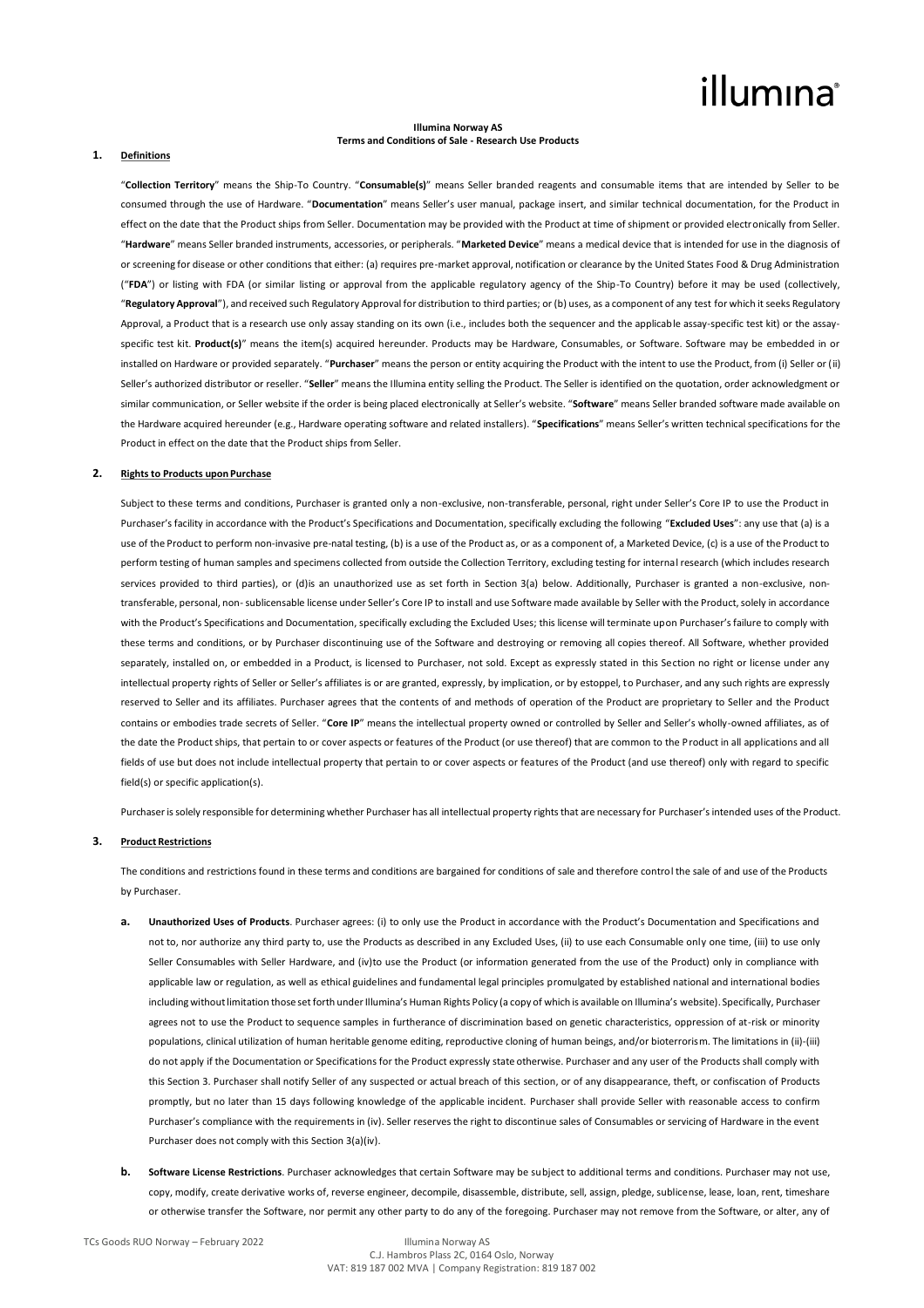the trademarks, trade names, logos, patent or copyright notices or markings, or add any other notices or markings to the Software. Purchaser may not (and may not attempt to) defeat, avoid, by-pass, remove, deactivate or otherwise circumvent any protection mechanisms in the Software including without limitation any such mechanism used to restrict or control the functionality of the Software.

**c. Third Party Code**. Purchaser acknowledges that certain Software may be subject to additional terms and conditions. To the extent third party code is included in Software and any term or condition of a third party license applicable to such third party code directly conflicts with the terms and conditions set forth herein, the applicable term(s) or condition(s) of that third party license will be applicable only to that third party code and only to the extent necessary to remove the conflict.

## **4. Regulatory**

The Product is labeled "For Research Use Only. Not for use in diagnostic procedures" or with a similar labeling statement. Purchaser acknowledges that (i) the Product has not been approved, cleared, or licensed by the United States Food and Drug Administration or any other regulatory entity or under any applicable law of regulation whether foreign or domestic for any specific intended use, whether research, commercial, diagnostic, or otherwise, and (ii) Purchaser must ensure it has any regulatory certifications, approvals clearances and registrations that are necessary for Purchaser's intended uses of the Product.

Illumina intends that its products be used only in a lawful and ethical manner. Purchaser agrees to comply with all applicable laws, regulations, and ethical guidelines promulgated by established national and international ethical bodies when using, maintaining, and disposing of the Product and the information generated from the use of the Product.

## **5. Limited Liability**

TO THE EXTENT PERMITTED BY LAW, IN NO EVENT SHALL SELLER OR ITS SUPPLIERS BE LIABLE TO PURCHASER OR ANY THIRD PARTY FOR COSTS OF PROCUREMENT OF SUBSTITUTE PRODUCTS OR SERVICES, LOST PROFITS, DATA OR BUSINESS, OR FOR ANY INDIRECT, SPECIAL, INCIDENTAL, EXEMPLARY, CONSEQUENTIAL, OR PUNITIVE DAMAGES OF ANY KIND ARISING OUT OF OR IN CONNECTION WITH, WITHOUT LIMITATION, THE SALE OF THE PRODUCT, ITS USE, SELLER'S PERFORMANCE OR ANY OF THESE TERMS AND CONDITIONS, HOWEVER ARISING OR CAUSED AND ON ANY THEORY OF LIABILITY (WHETHER IN CONTRACT, TORT (INCLUDING NEGLIGENCE), STATUTORY DUTY, STRICT LIABILITY OR OTHERWISE).

TO THE EXTENT PERMITTED BY LAW, SELLER'S TOTAL AND CUMULATIVE LIABILITY TO PURCHASER OR ANY THIRD PARTY ARISING OUT OF OR IN CONNECTION WITH THESE TERMS AND CONDITIONS, INCLUDING WITHOUT LIMITATION, THE PRODUCT (INCLUDING USE THEREOF) AND SELLER'S PERFORMANCE, WHETHER IN CONTRACT, TORT (INCLUDING NEGLIGENCE), STATUTORY DUTY, STRICT LIABILITY OR OTHERWISE, SHALL IN NO EVENT EXCEED THE AMOUNT PAID TO SELLER FOR THE PARTICULAR PRODUCT CONTAINED IN THE PARTICULAR ORDER THAT DIRECTLY CAUSED THE LIABILITY.

NOTHING IN THESE TERMS AND CONDITIONS WILL EXCLUDE OR LIMIT EITHER PARTY'S LIABILITY FOR DEATH OR PERSONAL INJURY ARISING FROM THAT PARTY'S WILLFUL MISCONDUCT OR NEGLIGENCE, LIABILITY ARISING FROM A PARTY'S FRAUDULENT MISREPRESENTATION, VIOLATIONS OF A PARTY'S INTELLECTUAL PROPERTY RIGHTS, OR FOR ANY OTHER MATTER IN RESPECT OF WHICH LIABILITY CANNOT LAWFULLY BE LIMITED OR EXCLUDED.

## **6. Limitations on Warranties**

TO THE EXTENT PERMITTED BY LAW AND SUBJECT TO THE EXPRESS PRODUCT WARRANTY MADE IN THESE TERMS AND CONDITIONS SELLER MAKES NO (AND EXPRESSLY DISCLAIMS ALL) WARRANTIES, EXPRESS, IMPLIED OR STATUTORY, WITH RESPECT TO THE PRODUCT, INCLUDING WITHOUT LIMITATION, ANY IMPLIED WARRANTY OF MERCHANTABILITY, FITNESS FOR A PARTICULAR PURPOSE, NONINFRINGEMENT, OR ARISING FROM COURSE OF PERFORMANCE, DEALING, USAGE OR TRADE. WITHOUT LIMITING THE GENERALITY OF THE FOREGOING, SELLER MAKES NO CLAIM, REPRESENTATION, OR WARRANTY OF ANY KIND AS TO THE UTILITY OF THE PRODUCT FOR PURCHASER'S INTENDED USES.

## **7. Product Warranty**

All warranties are personal to the Purchaser and may not be transferred or assigned to a third-party, including an affiliate of Purchaser. All warranties are facility specific and do not transfer if the Product is moved to another facility of Purchaser, unless Seller conducts such move. The warranties described in these terms and conditions exclude any stand-alone third party goods that may be acquired or used with the Products. Purchaser shall in case of any defects or other lack of conformity only have the rights and remedies described herein, except for rights which apply under mandatory applicable law.

- **a. Warranty for Consumables**. Seller warrants that Consumables, other than custom Consumables, will conform to their Specifications until the later of (i) 3 months from the date of shipment from Seller, or (ii) any expiration date or the end of the shelf-life pre-printed on such Consumable by Seller, but in either event, no later than 12 months from the date of shipment. With respect to custom Consumables (i.e., Consumables made to specifications or designs made by Purchaser or provided to Seller by, or on behalf of, Purchaser), Seller only warrants that the custom Consumables will be made and tested in accordance with Seller's standard manufacturing and quality control processes. Seller makes no warranty that custom Consumables will work as intended by Purchaser or for Purchaser's intended uses.
- **b. Warranty for Hardware**. Seller warrants that Hardware, other than Upgraded Components, will conform to its Specifications for a period of 12 months after its shipment date from Seller unless the Hardware includes Seller provided installation in which case the warranty period begins on the date of installation or 30 days after the date the Hardware was delivered, whichever occurs first ("**Base Hardware Warranty**"). "**Upgraded Components**" means Seller provided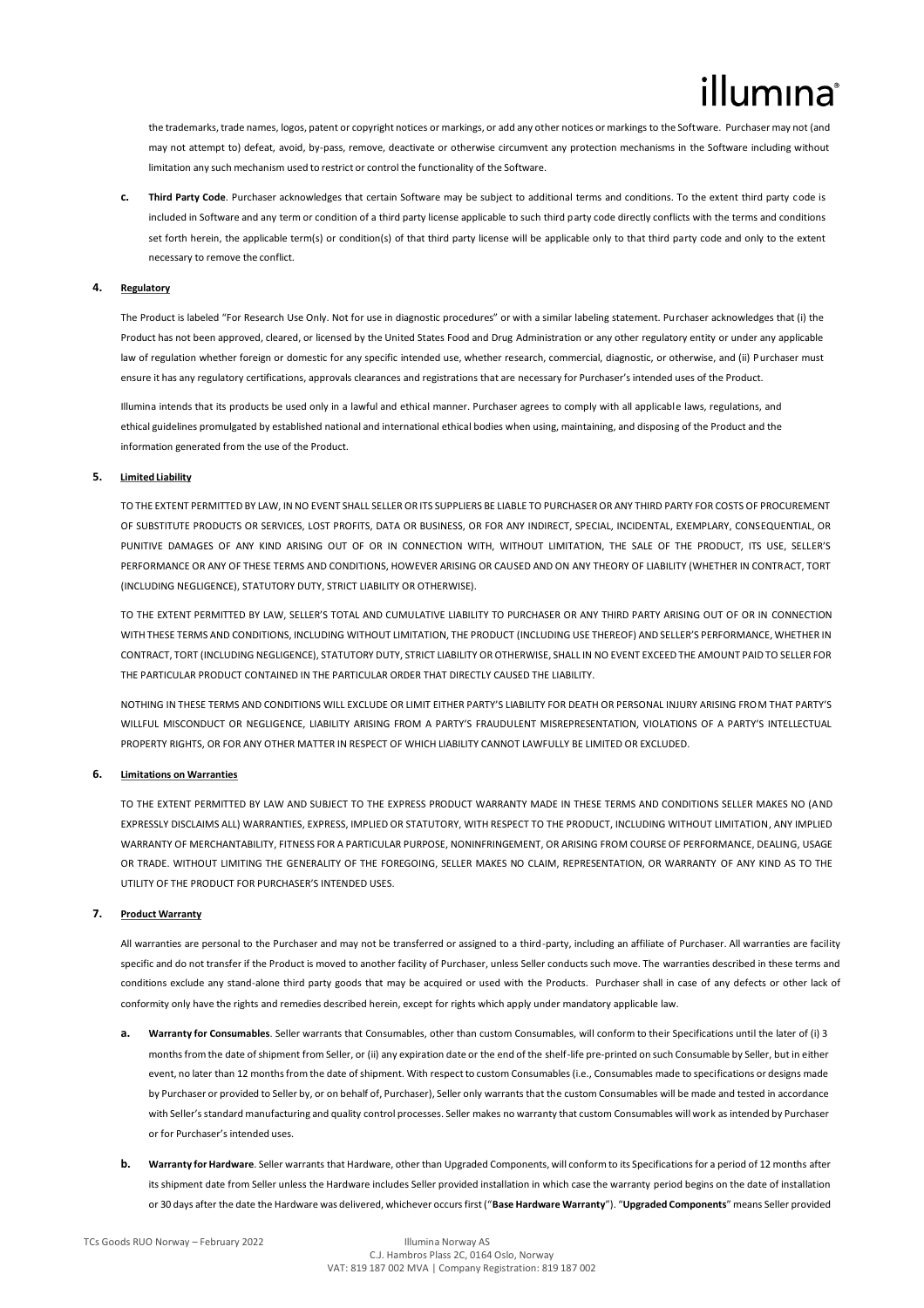components, modifications, or enhancements to Hardware provided pursuant to the Base Hardware Warranty. Seller warrants that Upgraded Components will conform to their Specifications for a period of 90 days from the date the Upgraded Components are provided by Seller. Upgraded Components do not extend the Base Hardware Warranty unless the upgrade was conducted by Seller at Seller's facilities in which case the upgraded Hardware shipped to Purchaser comes with a new Base HardwareWarranty.

- **c. Exclusions from Warranty Coverage**. The foregoing warranties do not apply to the extent a non-conformance is due to (i) abuse, misuse, neglect, negligence, accident, improper storage, or use contrary to the Documentation or Specifications, (ii) use that is an Excluded Use, (iii) improper handling, installation, maintenance, or repair (other than if performed by Seller's personnel), (iv) unauthorized alterations, (v) Force Majeure events, or (vi) use with a third party's good (unless the Product's Documentation or Specifications expressly state such third party's good is for use with the Product).
- **d. Procedure for Warranty Coverage**. In order to be eligible for repair or replacement under this warranty Purchaser must (i) promptly contact Seller's support department to report the non-conformance, (ii) cooperate with Seller in confirming or diagnosing the non-conformance, and (iii) return the Product, transportation charges prepaid to Seller following Seller's instructions or, if agreed by Seller and Purchaser, grant Seller's authorized repair personnel access to the Product in order to confirm the non-conformance and make repairs.
- **e. Sole Remedy under Warranty**. Seller will, at its option, repair or replace non-conforming Product that is covered by this warranty, provided that Seller can reasonably identify and confirm such nonconformance. The warranty period for repaired or replaced Consumables is 90 days from the date of shipment, or the remaining period on the original Consumables warranty, whichever is later. Hardware may be repaired or replaced with functionally equivalent, reconditioned, or new Hardware or components (if only a component of Hardware is non-conforming). If the Hardware is replaced in its entirety, the warranty period for the replacement is 90 days from the date of shipment or the remaining period on the original Hardware warranty, whichever is later. If only a component is being repaired or replaced, the warranty period for such component is 90 days from the date of shipment or the remaining period on the original Hardware warranty, whichever ends later. The preceding states Purchaser's sole remedy and Seller's sole obligations under the warranty. Purchaser does not have any right to refunds or cancellation.

## **8. Indemnification**

- **a. Indemnification by Seller**. Subject to these terms and conditions, including without limitation, the Exclusions to Seller's Indemnification Obligations (Section 8(b) below), the Conditions to Indemnification Obligations (Section 8(d) below), Seller shall (i) defend, indemnify and hold harmless Purchaser against any third-party claim or action alleging that the Product when used in accordance with these terms and conditions infringes the valid and enforceable intellectual property rights of a third party, and (ii) pay all settlements entered into, and all final judgments and costs (including reasonable legal fees) awarded against Purchaser in connection with such infringement claim. If the Product or any part thereof, becomes, or in Seller's opinion may become, the subject of an infringement claim, Seller shall have the right, at its option, to (A) procure for Purchaser the right to continue using the Product, (B) modify or replace the Product with a substantially equivalent non-infringing substitute, or (C) require the return of the Product and terminate the rights, license, and any other permissions provided to Purchaser with respect to the Product and refund to Purchaser the depreciated value (as shown in Purchaser's official records) of the returned Product at the time of such return; provided that, no refund will be given for used-up or expired Consumables. This Section states the entire liability of Seller for any infringement of third party intellectual property rights.
- **b. Exclusions to Seller Indemnification Obligations**. For the avoidance of doubt, Seller has no obligation to defend, indemnify or hold harmless Purchaser for any infringement claim to the extent such infringement arises from: (i) use of the Product in any manner or for any Excluded Use, (ii) use of the Product in any manner not in accordance with the rights expressly granted to Purchaser under these terms and conditions, (iii) use of the Product in combination with any third party products, materials, or services (unless the Product's Documentation or Specifications expressly state such third party's good is for use with the Product), (iv) use of the Product to perform any assay or other process not supplied by Seller, (v) Seller's compliance with specifications or instructions forsuch Product furnished by, or on behalf of, Purchaser, or (vi) Purchaser's breach of any of these terms and conditions, (vii) use of stand-alone third party goods that may be acquired or used with the Products (each of (i) – (vii), is referred to as an "**Excluded Claim**").
- **c. Indemnification by Purchaser**. Purchaser shall defend, indemnify and hold harmless Seller, its affiliates, their non-affiliate collaborators and development partners that contributed to the development of the Product, and their respective officers, directors, representatives and employees against any claims, liabilities, damages, fines, penalties, causes of action, and losses of any and every kind (including reasonable legal fees), including without limitation, personal injury or death claims, and infringement of a third party's intellectual property rights, resulting from, relating to, or arising out of any Excluded Claim.
- **d. Conditions to Indemnification Obligations**. The parties' indemnification obligations are conditioned upon the party seeking indemnification (i) promptly notifying the other party in writing of such claim or action, (ii) giving the other party exclusive control and authority over the defense and settlement of such claim or action, (iii) not admitting infringement of any intellectual property right without prior written consent of the other party, (iv) not entering into any settlement or compromise of any such claim or action without the other party's prior written consent, and (v) providing reasonable assistance to the other party in the defense of the claim or action; provided that, the indemnifying party reimburses the indemnified party for its reasonable outof-pocket expenses incurred in providing suchassistance.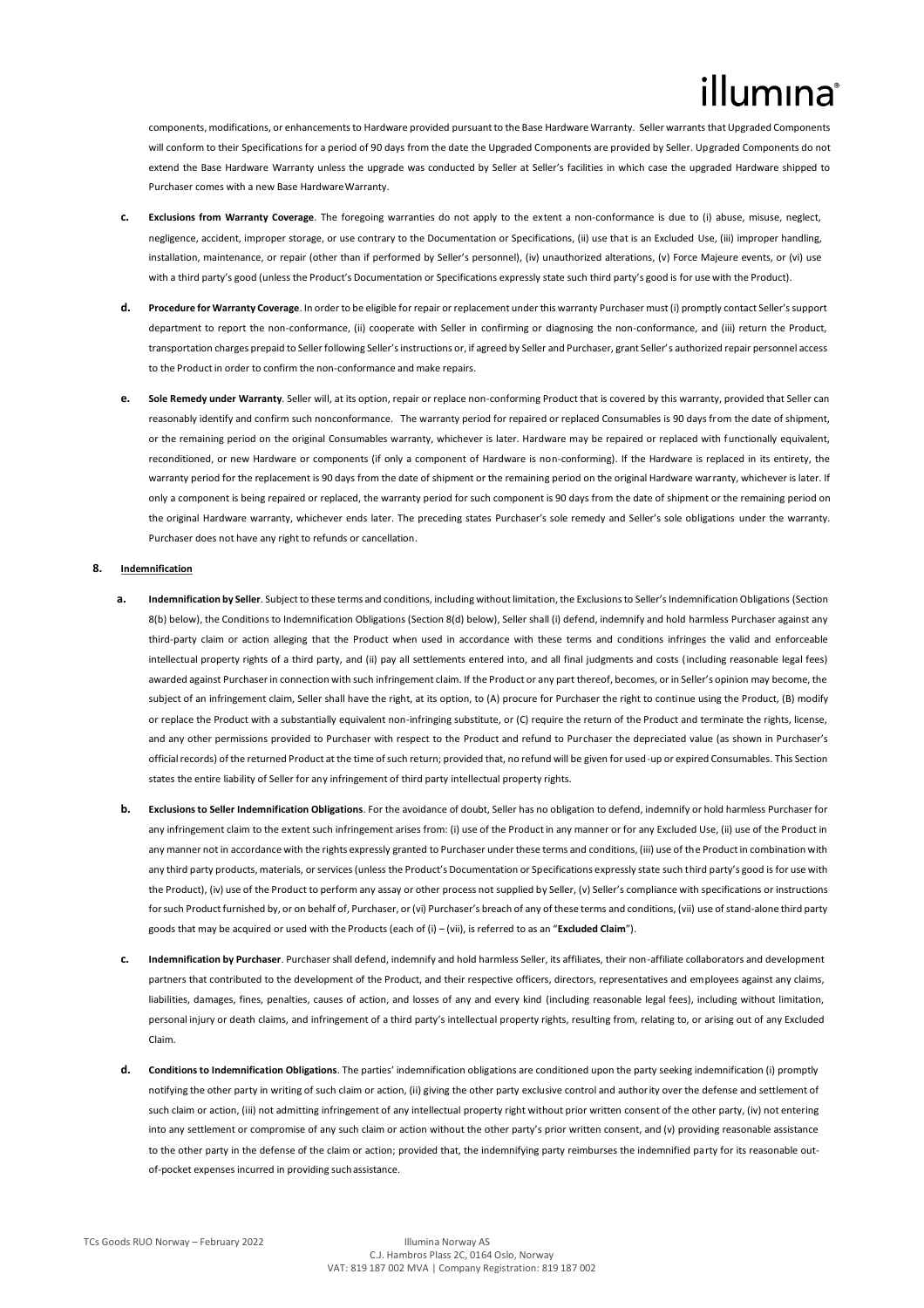# illumına

## **9. Payment Terms**

Seller will invoice upon shipment. Subject to Seller's credit review of Purchaser (following which Seller shall inform Purchaser of applicable payment terms), all payments are due within 30 days of the date of the invoice. All amounts due shall be paid in the currency found on the invoice. If payment is made by wire or other electronic funds transfer, Purchaser is solely responsible for any bank or other fees charged, and will reimburse Seller for any such fees. If any payment is not made by the due date Seller may exercise all rights and remedies available by law.

Purchaser shall pay for all costs (including reasonable attorneys' fees) incurred by Seller in connection with the collection of late payments. Each purchase order is a separate, independent transaction, and Purchaser has no right of set-off against other purchase orders or other transactions with Seller. Seller will determine payment terms on a per-order basis and may modify credit terms in its discretion. Any amount not paid by the due date will bear interest from the day following the date on the invoice at a rate equal to the interest rate applied by the Norges Bank's key policy rate plus 8.5 percentage points or the maximum amount allowed by law, if lower.

## **10. Shipping Terms; Title and Risk of Loss**

Unless otherwise set forth in writing by Seller or otherwise agreed between the parties, all shipments are made DDP (Incoterms 2020) at the address designated by Purchaser at the time of ordering. In all cases, title (except for Software and third-party software) and risk of loss transfers to Purchaser when Product is made available at such address.

## **11. Taxes**

Purchaser agrees that any applicable sales, use, excise, VAT (value added tax), GST (goods and services tax), withholding and other taxes will be calculated based on both the tax rates in effect on the date of shipment and the ship to address for the Product. Any amounts for tax listed on a quotation, if any, are for reference purposes only and are not binding on Seller. All prices and other amounts payable to Seller are exclusive of and are payable without deduction for any taxes, customs duties, tariffs or charges hereafter claimed or imposed by any governmental authority upon the sale of Product, all of which will be paid by Purchaser. In the event Seller is required by law or regulation to pay any such tax, duty or charge, such amount will be added to the purchase price or subsequently invoiced to the Purchaser.

## **12. General**

- **a. Applicability of Terms and Conditions**. These terms and conditions exclusively govern the ordering, purchase, supply, and use of Product, and override any conflicting, amending and/or additional terms contained in any purchase orders, invoices, or similar documents all of which are hereby rejected and are null and void. Seller's failure to object to any such terms shall not constitute a waiver by Seller, nor constitute acceptance by Seller of such terms and conditions. Third party products may be subject to additional terms and conditions.
- **b. Order Changes/Cancellations**. Orders for Products may not be changed or cancelled once placed.
- **c. Governing Law**. The governing law of these terms and conditions shall be the substantive law of Norway. Seller and Purchaser agree that the United Nations Convention on Contracts for the International Sale of Goods shall not apply to these terms and conditions, including any terms in the Documentation.
- **d. Arbitration**. Any dispute or claim arising out of these terms and conditions or its subject matter or formation including its existence, validity or termination, shall be referred to and finally resolved by confidential binding arbitration conducted in the English language to be held in London England before one arbitrator appointed under the rules of the London Court of International Arbitration ("**LCIA Rules**") and administered under the LCIA Rules, which are deemed to be incorporated by reference into this clause. In all cases of arbitration hereunder each party shall bear its own costs and expenses and an equal share of the arbitrator's and administrator's fees of arbitration; neither party nor an arbitrator may disclose the existence, content, or results of any arbitration without the prior written consent of both parties, unless required by law; the decision of the arbitrator shall be final and binding on the parties, provided that, the arbitrator shall not have the authority to alter any explicit provision of these terms and conditions; judgment on the award may be entered in any court having jurisdiction. This clause shall not preclude the parties from seeking provisional remedies in aid of arbitration from a court of appropriate jurisdiction.
- **e. Representations and Warranties**. Purchaser is not an authorized dealer, representative, reseller, or distributor of any of Seller's, or its affiliates', products or services. Purchaser represents and warrants that it (i) is not purchasing the Product on behalf of a third party, (ii) is not purchasing the Product in order to resell or distribute the Product to a third party, (iii) is not purchasing the Product in order to export the Product from the country into which Seller shipped the Product pursuant to the ship-to address designated by Purchaser at the time of ordering ("Ship-To Country"), and (iv) will not export the Product out of the Ship-To Country.
- **f. Remedies for Breach**. In addition to any remedies specified elsewhere under these terms and conditions, and any remedies available to Seller under law or in equity, in the event Purchaser breaches these terms and conditions, including without limitation Sections 2-4, Seller may do any, all, or any combination of the following: (i) cease performance, including without limitation, cease further shipments of Product, (ii) terminate the rights granted to Purchaser pursuant to Section 2 (Rights to Product Upon Purchase), (iii) terminate any service contracts then in effect for affected Product, (iv) terminate any remaining product warranty for the affected Product, or (v) require Purchaser to immediately pay any unpaid invoices.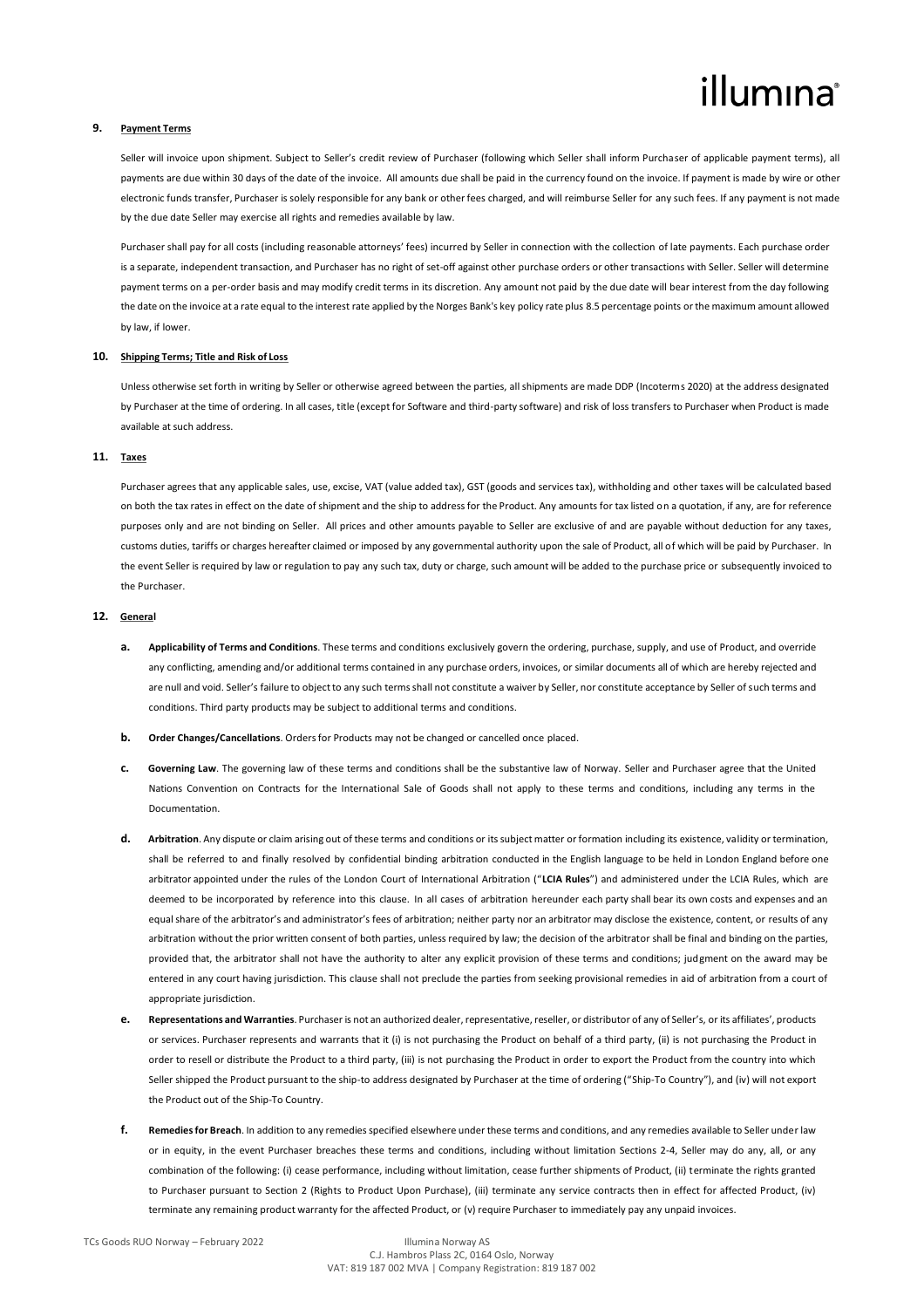- **g. Service Contracts**. If a Seller extended service contract for Hardware is being provided, then Seller's standard terms and conditions for such service contract shall exclusively govern such extended service contract. Purchaser agrees that all service contracts are both personal to Purchaser and facility specific: services contracts cannot be transferred to a third party and may not be transferred to a new facility if the Hardware is relocated.
- **h. Future Products**. Any future products and/or services ("**Unreleased Products**") are subject to new part numbers, pricing, and specifications and the acquisition of Product hereunder is not in reliance on the availability of any Unreleased Products.
- **i. Seller Affiliates**. Any actions or rights that may be performed or exercised by Seller may be performed or exercised by Seller itself or by any of its affiliates. By way of non-limiting example, Seller's affiliates may carry outshipment, servicing, invoicing and receipt of payment. Except pursuant to this Section 12(i) no term of these terms and conditions is enforceable by a person or entity who is not a party to these terms and conditions. The Parties to these terms and conditions may rescind or terminate these terms and conditions or vary any of its terms without the consent of any third party.
- **j. Force Majeure**. Seller is not responsible for any failure to perform or delay attributable in whole or in part to any cause beyond its reasonable control, including but not limited to acts of God, fire, flood, tornado, earthquake, hurricane, lightning, government actions, actual or threatened acts of war, terrorism, civil disturbance or insurrection, sabotage, labor shortages or disputes, failure or delay in delivery by Seller's suppliers or subcontractors, transportation difficulties, shortage of energy, raw materials or equipment, or Purchaser's fault or negligence. In the event of any such delay the delivery date shall be deferred for a period equal to the time lost by reason of thedelay.
- **k. Notices**. Any notice required or permitted shall be in writing and shall be deemed received when (i) delivered personally; (ii) 5 days after having been sent by registered or certified mail, return receipt requested, postage prepaid (or 10 days for international mail); or (iii) 1 day after deposit with a commercial express courier that provides written verification ofreceipt.
- **l. Seller Information**. Seller may maintain and use a database of orders and account information pertaining to Purchaser for purposes of order processing, maintaining records, assisting with future orders of Purchaser, and compliance with applicable laws and regulations. Purchaser may not disclose any financial terms of this transaction to any third party without the prior written consent of the Seller, except as (and only to the extent) required by securities or other applicable law. Purchaser grants to Seller a non-exclusive, fully paid-up, royalty-free, worldwide, irrevocable, perpetual right and license, with the right to sublicense, to use and commercialize in any mannersuggestions, ideas or comments provided by Purchaser to Seller related to the Products.
- **m. Export Compliance**. The Products, any related technology, or information provided to Purchaser may be subject to restrictions and controls imposed by United States export control laws and regulations and other countries' applicable export control laws and regulations. Notwithstanding anything to the contrary in these terms and conditions, Purchaser agrees not to export, re-export, transfer, distribute, release, or use the Products, any related technology, or information sold to Purchaser into, any country or to any person or entity, or in any manner, in violation of such controls or any other laws, rules or regulations of any country, state or jurisdiction.
- **n. Healthcare Law Compliance**. Purchaser acknowledges and agrees that as a healthcare company, Seller, and Seller's affiliates, may be required by applicable law and regulation ("**Healthcare Laws**") to disclose the existence of these terms and conditions, the terms herein including financial terms, and the subject matter (e.g., the U.S. Sunshine Act, and state and foreign equivalents). Seller agrees it, and its affiliates, will disclose the least amount of information as possible in order to comply with such HealthcareLaws.
- **o. Publicity**. Purchaser agrees that it shall not issue any press release or make any public statement regarding acquisition of the Products, without prior written approval from Seller, which approval shall not be unreasonably withheld or delayed.
- **p. Waste Electrical and Electronic Equipment (WEEE) and Waste Industrial Batteries and Accumulators (WIBA) Compliance**. The Purchaser shall exclusively finance the collection and delivery of waste WEEE and WBA to the recycler's address specified by the Seller, as required by the Directive 2002/96/EC and applicable national law. This clause applies to all new electrical and electronic equipment (EEE) put on the market by the Seller after 13 August 2005 (known as new WEEE), as well as all EEE put on the market before 13 August 2005 (known as historic WEEE) which becomes waste as a result of a purchase of new EEE from the Seller after August 2005. If the Purchaser resells the EEE to a customer, the Purchaser will ensure that this clause in its entirety is included in the contractual arrangements governing the sale to the customer. The Purchaser agrees to indemnify and keep indemnified and hold harmless the Seller and ENVIRON (as the operator of B2BWEEE-Scheme) from and against all costs and expenses which ENVIRON or the Seller incurs or suffers, as a result of a direct or indirect breach or negligent performance or failure in performance by the Purchaser of its obligations in this clause. For further information regarding collection, treatment and recycling arrangements for waste industrial batteries, please contact your local Illumina sales representative.
- **q. Miscellaneous**. Except as expressly stated in these terms and conditions, no right or license under any of Seller, or Seller's affiliates, intellectual property rights is or are granted expressly, by implication, or by estoppel. All references to days mean calendar days unless specifically stated otherwise. Seller may cease performance (including cancellation of any order outstanding) immediately without liability to Purchaser if Purchaser becomes the subject of a voluntary or involuntary petition in bankruptcy or any proceeding relating to insolvency, receivership, liquidation or composition for the benefit of creditors. These terms and conditions represent the entire agreement between the parties regarding the subject matter hereof and supersede all prior discussions, communications, agreements, and understandings of any kind between the parties. No amendment to these terms or waiver of any right, condition, or breach will be effective unless made in a writing agreement signed by both parties. If any provision is held invalid or unenforceable, such provision shall be